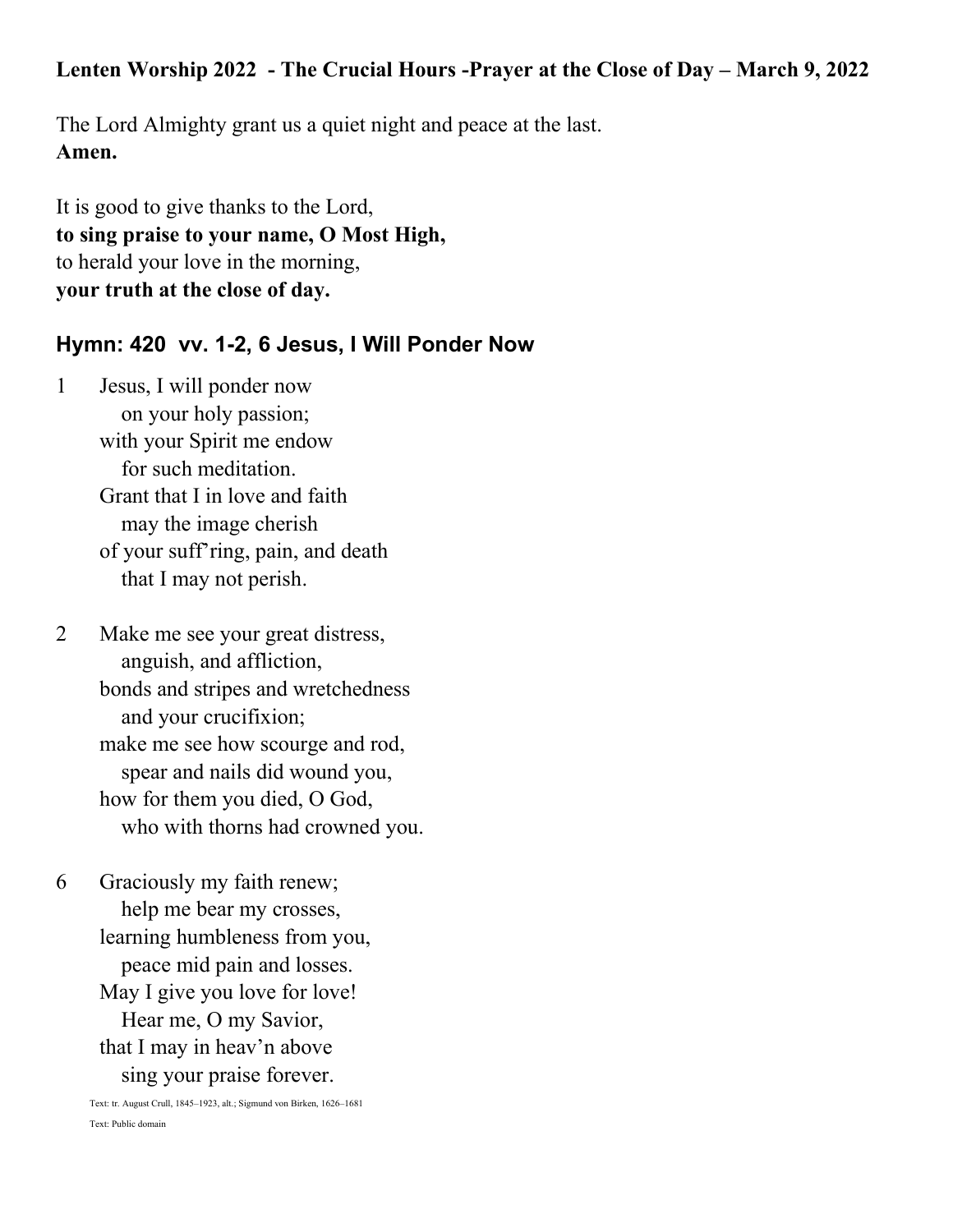## **Confession** CW 226

Our help is in the name of the Lord, **the maker of heaven and earth.**

Let us confess our sins in the presence of God and of one another.

Almighty God, our heavenly Father, **we have sinned against you in our thoughts, in our words, in our deeds, and in all that we have not done. Forgive us in the name of our Lord Jesus Christ. Deliver and restore us, that we may rest in peace.**

By the mercy of God we are redeemed by Jesus Christ, and in him we are forgiven. Let us rest in his peace until the rising of the sun,

when we shall serve him in newness of life.

**Amen.**

## **Psalm 91**

The shelter of the love of God is my refuge and my light: I trust in him to guide my days and protect me through the night Because I come to him in love and trust him in all things He answers when I call his name: he shelters me with his wings.

My faith is in the Lord alone, his Word my help and shield. When thousand stumble by my side, his faithfulness is revealed. Because I come to him in love and trust him in all things He answers when I call his name: he shelters me with his wings.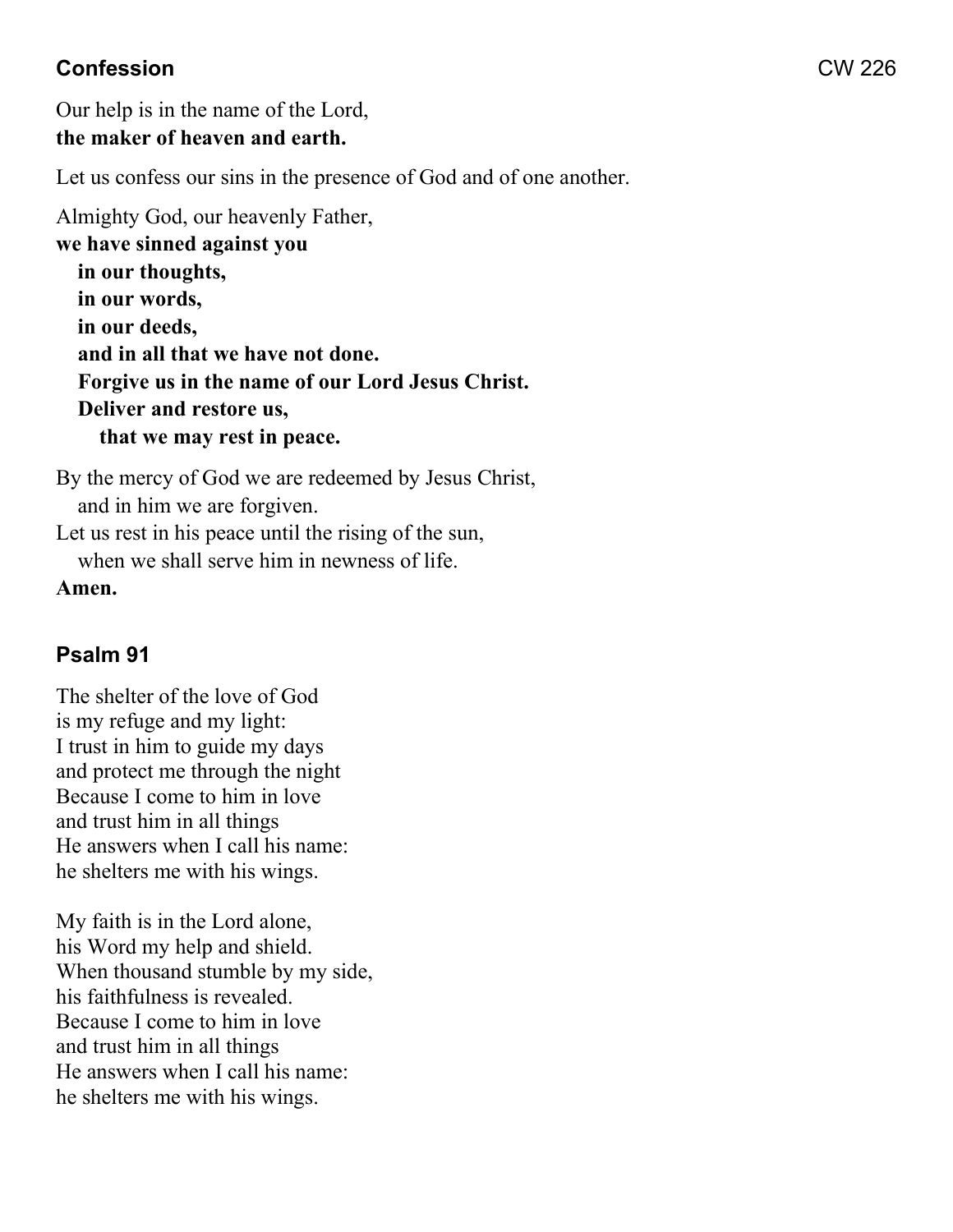Ever safe within his love I'll be secure through all my days, The wonder of his mighty love always fills my heart with praise. Because I come to him in love and trust him in all things He answers when I call his name: he shelters me with his wings.

#### **Passion History**

The Festival of Unleavened Bread, which is called the Passover, was approaching. Jesus said to his disciples, "You know that after two days it will be the Passover, and the Son of Man will be handed over to be crucified."

Then the chief priests and the elders of the people assembled in the palace of the high priest, whose name was Caiaphas. They plotted together how to arrest Jesus in some deceitful way and kill him. But they said, "Not during the Festival, or else there might be a riot among the people."

Satan entered Judas, called Iscariot, who was one of the Twelve. He went away and spoke with the chief priests and officers of the temple guard about how he could betray Jesus to them. They were glad and agreed to give him money. He promised to do it and was looking for an opportunity to betray Jesus to them away from the crowd.

On the first day of the Festival of Unleavened Bread, when the Passover lamb is sacrificed, his disciples asked him, "Where do you want us to go and prepare for you to eat the Passover?" He sent two of his disciples and said to them, "Go into the city, and there a man carrying a jar of water will meet you. Follow him. Wherever he enters, tell the owner of the house that the Teacher says, 'Where is my guest room, where I may eat the Passover with my disciples?' He will show you a large upper room, furnished and ready. Make preparations for us there."

They went and found things just as he had told them, and they prepared the Passover. When the hour had come, Jesus reclined at the table with the twelve apostles. He said to them, "I have eagerly desired to eat this Passover with you before I suffer, for I tell you, I will not eat it again until it is fulfilled in the kingdom of God."

A dispute arose among the disciples about which of them was considered to be greatest. But he told them, "The kings of the Gentiles lord it over them, and those who have authority over them are called Benefactors. But it is not to be that way with you. Instead, let the greatest among you become like the youngest, and the one who leads like the one who serves. For who is greater, one who reclines at the table or one who serves? Isn't it the one who reclines at the table? But I am among you as one who serves. You are those who have remained with me in my trials. I am going to grant a kingdom to you, just as my Father granted to me, so that you may eat and drink at my table in my kingdom. And you will sit on thrones, judging the twelve tribes of Israel."

Before the Passover Festival, Jesus knew that the time had come for him to leave this world and go to the Father. Having loved those who were his own in the world, he loved them to the end.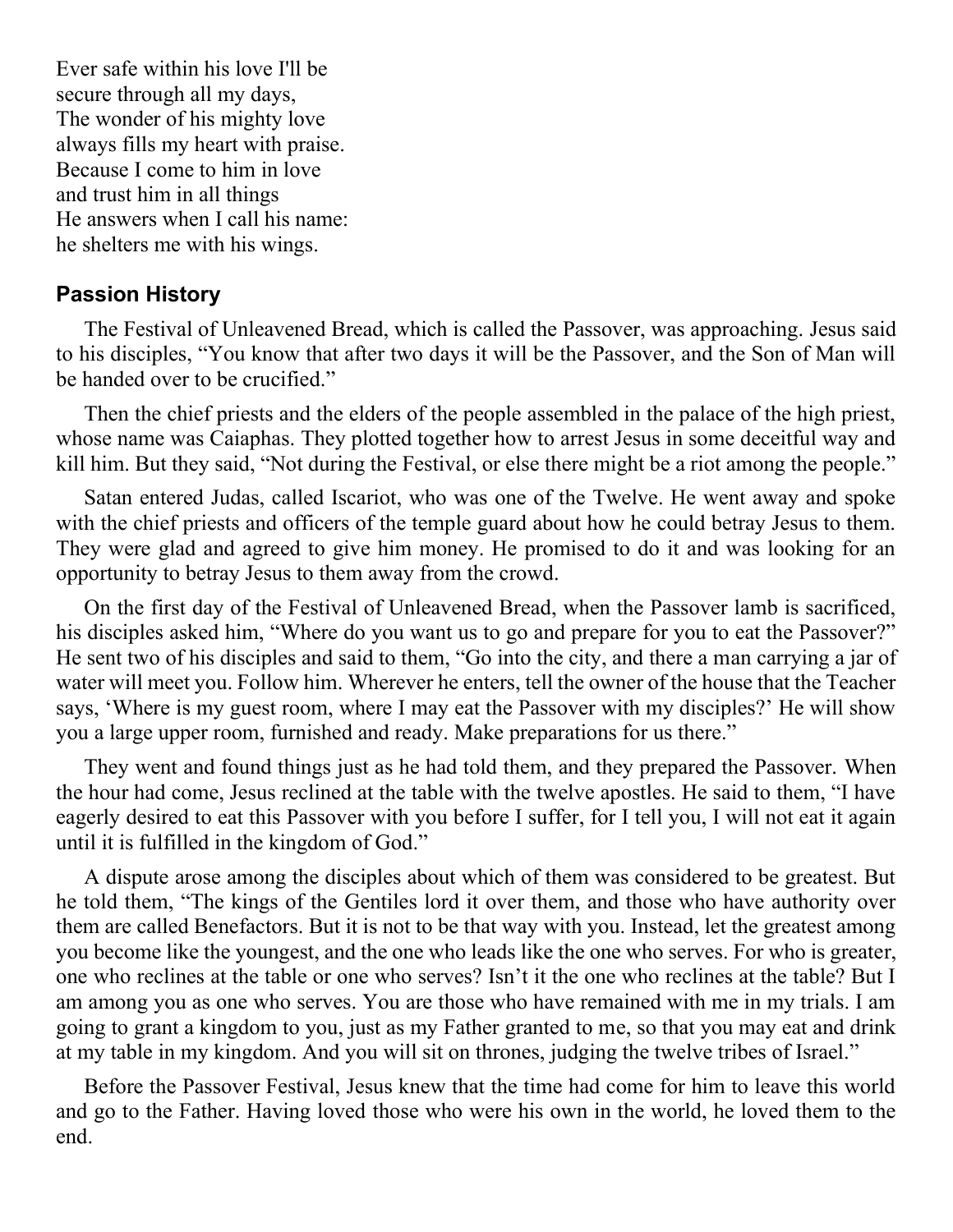By the time the supper took place, the Devil had already put the idea into the heart of Judas, son of Simon Iscariot, to betray Jesus.

Jesus knew that the Father had given all things into his hands, and that he had come from God and was going back to God. He got up from the supper and laid aside his outer garment. He took a towel and tied it around his waist. Then he poured water into a basin and began to wash his disciples' feet, drying them with the towel that was wrapped around him.

He came to Simon Peter, who asked him, "Lord, are you going to wash my feet?"

Jesus answered him, "You do not understand what I am doing now, but later you will understand."

Peter told him, "You will never, ever, wash my feet!"

Jesus replied, "If I do not wash you, you have no part with me."

"Lord, not just my feet," Simon Peter replied, "but also my hands and my head!"

Jesus told him, "A person who has had a bath needs only to wash his feet, but his body is completely clean. And you are clean, but not all of you." Indeed, he knew who was going to betray him. That is why he said, "Not all of you are clean."

After Jesus had washed their feet and put on his outer garment, he reclined at the table again. "Do you understand what I have done for you?" he asked them. "You call me Teacher and Lord. You are right, because I am. Now if I, your Lord and Teacher, have washed your feet, you also ought to wash one another's feet. Yes, I have given you an example so that you also would do just as I have done for you. Amen, Amen, I tell you: A servant is not greater than his master, nor is a messenger greater than the one who sent him. If you know these things, you are blessed if you do them." He took a cup, gave thanks, and said, "Take this and divide it among yourselves, for I tell you, from now on I will not drink of the fruit of the vine until the kingdom of God comes."

Into your hands I commend my spirit.

## **Into your hands I commend my spirit.**

You have redeemed me, O Lord God of truth. **Into your hands I commend my spirit.** 

Glory to the Father and to the  $+$  Son and to the Holy Spirit. **Into your hands I commend my spirit.**

**Sermon**

**Offering**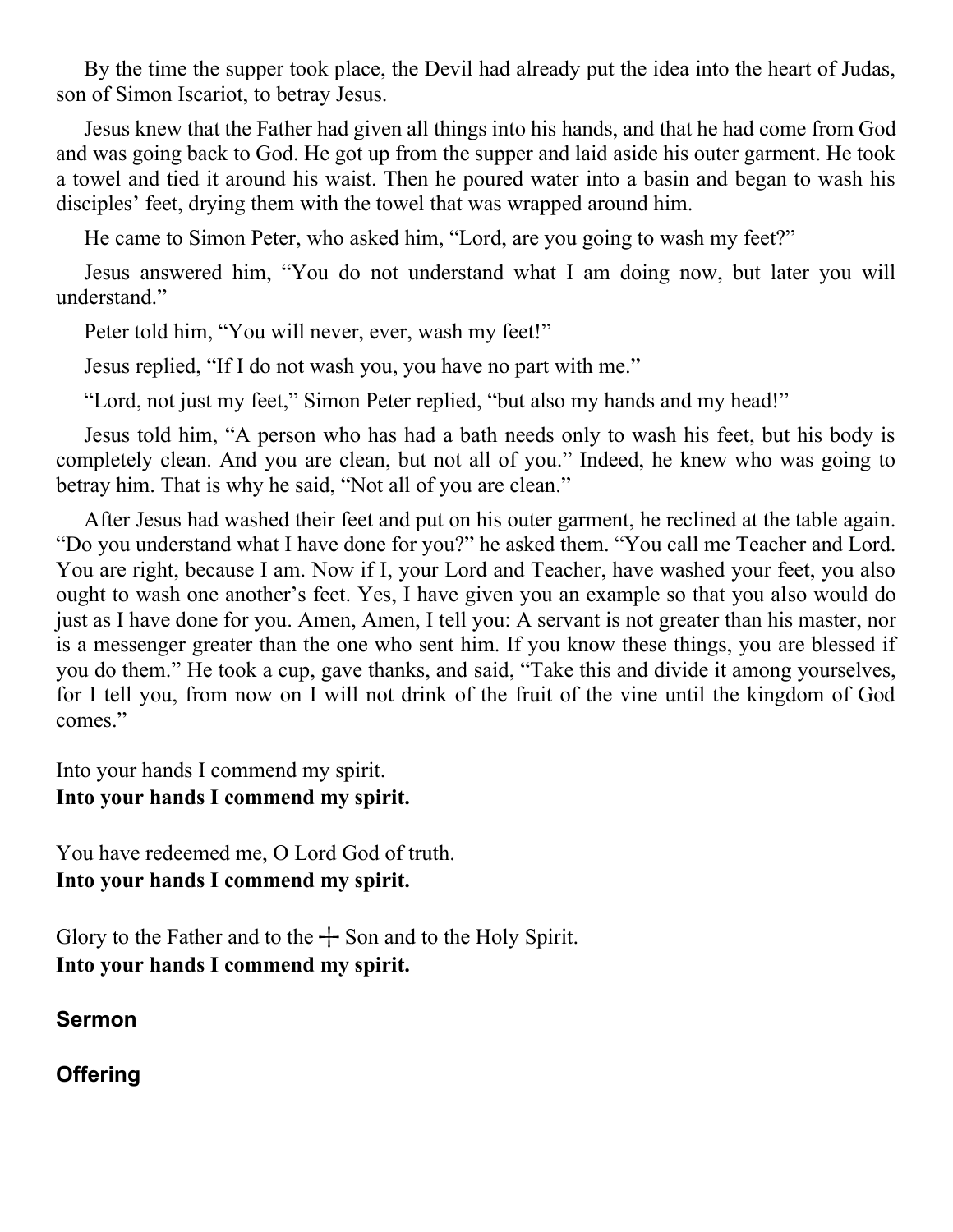## **Hymn: 431 O Perfect Life of Love**

- 1 O perfect life of love! All, all is finished now, all that he left his throne above to do for us below.
- 2 No work is left undone of all the Father willed; his toil, his sorrows, one by one, the Scriptures have fulfilled.
- 3 No pain that we can share but he has felt its smart; all forms of human grief and care have pierced that tender heart.
- 4 And on his thorn-crowned head and on his sinless soul our sins in all their guilt were laid that he might make us whole.
- 5 In perfect love he dies; for me he dies, for me! O all-atoning Sacrifice, you died to make me free!
- 6 In ev'ry time of need, before the judgment throne, your works, O Lamb of God, I'll plead, your merits, not my own.

```
Text: Henry W. Baker, 1821–1877, abr., alt.
Text: Public domain
```
#### **Prayer**

Hear my prayer, O Lord; **listen to my cry.** 

Keep me as the apple of your eye; **hide me in the shadow of your wings.**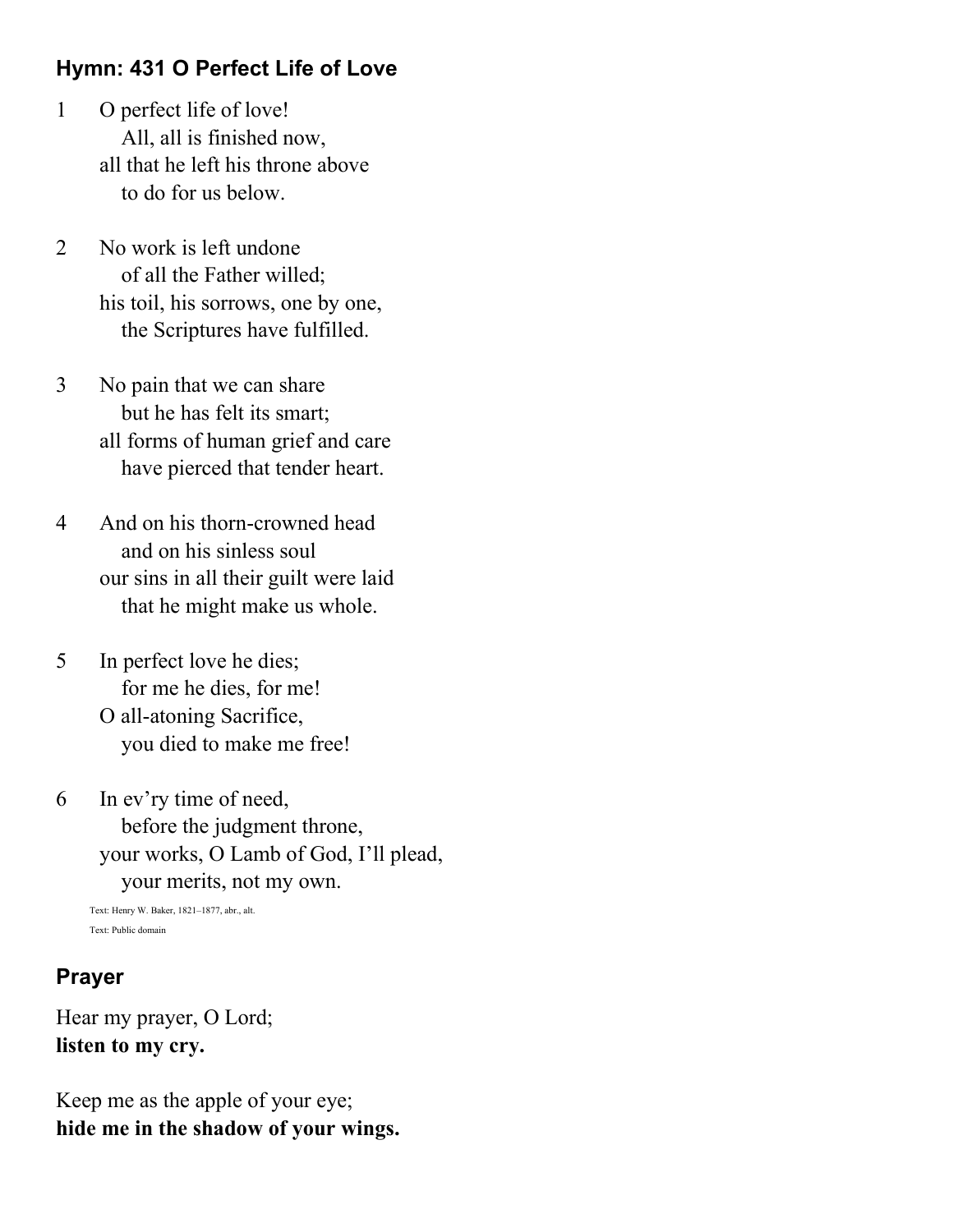## In righteousness I shall see you; **when I awake, your presence will give me joy.**

P: Be present, O merciful God, and protect us through the silent hours of this night, so that we who are wearied by the changes and chances of this fleeting world may rest in your eternal changelessness; through Jesus Christ our Lord. **Amen.**

# **Lord's Prayer**

**Our Father in heaven, hallowed be your name, your kingdom come, your will be done on earth as in heaven. Give us today our daily bread. Forgive us our sins, as we forgive those who sin against us. Lead us not into temptation, but deliver us from evil. For the kingdom, the power, and the glory are yours now and forever. Amen.**

## **Hymn 425 vv. 1-3 Go to Dark Gethsemane**

1 Go to dark Gethsemane, All who feel the tempter's pow'r; Your Redeemer's conflict see. Watch with him one bitter hour; Turn not from his griefs away; Learn of Jesus Christ to pray.

2 Follow to the judgment hall; View the Lord of life arraigned. Oh, the wormwood and the gall! Oh, the pangs his soul sustained! Shun not suff'ring, pain, or loss; Learn of him to bear the cross.

3 Calv'ry's mournful mountain climb; There, adoring at his feet, Mark that miracle of time, God's own sacrifice complete. "It is finished!" hear him cry; Learn of Jesus Christ to die.

## **Song of Simeon**

Guide us waking, O Lord, **and guard us sleeping**